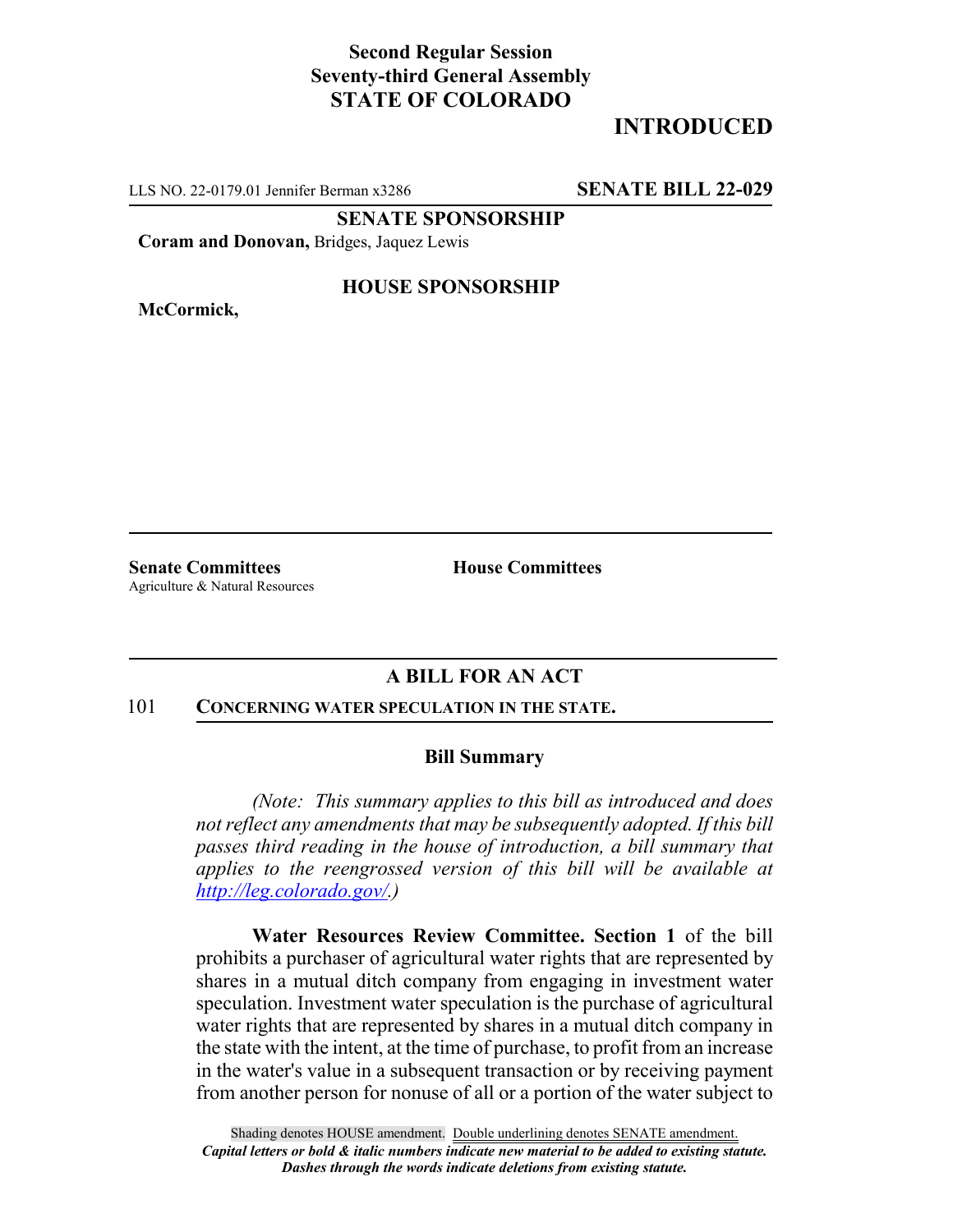the water right.

On or after January 1, 2023, the state engineer or the state engineer's designee (state engineer) may investigate complaints of investment water speculation. If a purchaser holds, or by virtue of a proposed sale or transfer, will hold at least a minimum percent of the shares in a mutual ditch company, about which minimum percent the mutual ditch company must determine and notify the state engineer on or before December 31, 2022, there is a rebuttable presumption that the purchaser is engaged in investment water speculation. The state engineer may fine a purchaser up to \$10,000 for a violation and require, for a period of up to 2 years after a fine has been imposed, that any sale or transfer of shares in a mutual ditch company to the purchaser be subject to approval by the state engineer.

If the state engineer believes that a complaint is frivolous or was filed for the purpose of harassing a seller or purchaser, the state engineer may refer the matter to the attorney general's office for the attorney general or the attorney general's designee (attorney general) to investigate and, if the attorney general determines that enforcement is warranted, bring a civil action in a court of competent jurisdiction alleging the complaint is frivolous or was filed for the purpose of harassment. If the attorney general prevails in the civil action, the court may fine a complainant up to \$1,000, prohibit the complainant from filing any complaints alleging investment water speculation for up to one year, and grant attorney fees and court costs. **Section 3** authorizes the attorney general to bring a civil action against a complainant if the state engineer refers the matter to the attorney general.

**Section 2** requires the board of directors of a mutual ditch company to determine the minimum percent of agricultural water rights held by all of the shareholders in the mutual ditch company that a purchaser holds or, by virtue of the sale or transfer of shares in the mutual ditch company, will hold that creates a rebuttable presumption that the purchaser is engaging in investment water speculation.

- 1 *Be it enacted by the General Assembly of the State of Colorado:* 2 **SECTION 1.** In Colorado Revised Statutes, **add** 37-92-505 as 3 follows: 4 **37-92-505. Investment water speculation prohibited -** 5 **determination - penalties - definitions - rules.** (1) A PURCHASER SHALL 6 NOT ENGAGE IN INVESTMENT WATER SPECULATION IN THE STATE.
- 7 (2) (a) ON OR AFTER JANUARY 1, 2023, THE STATE ENGINEER MAY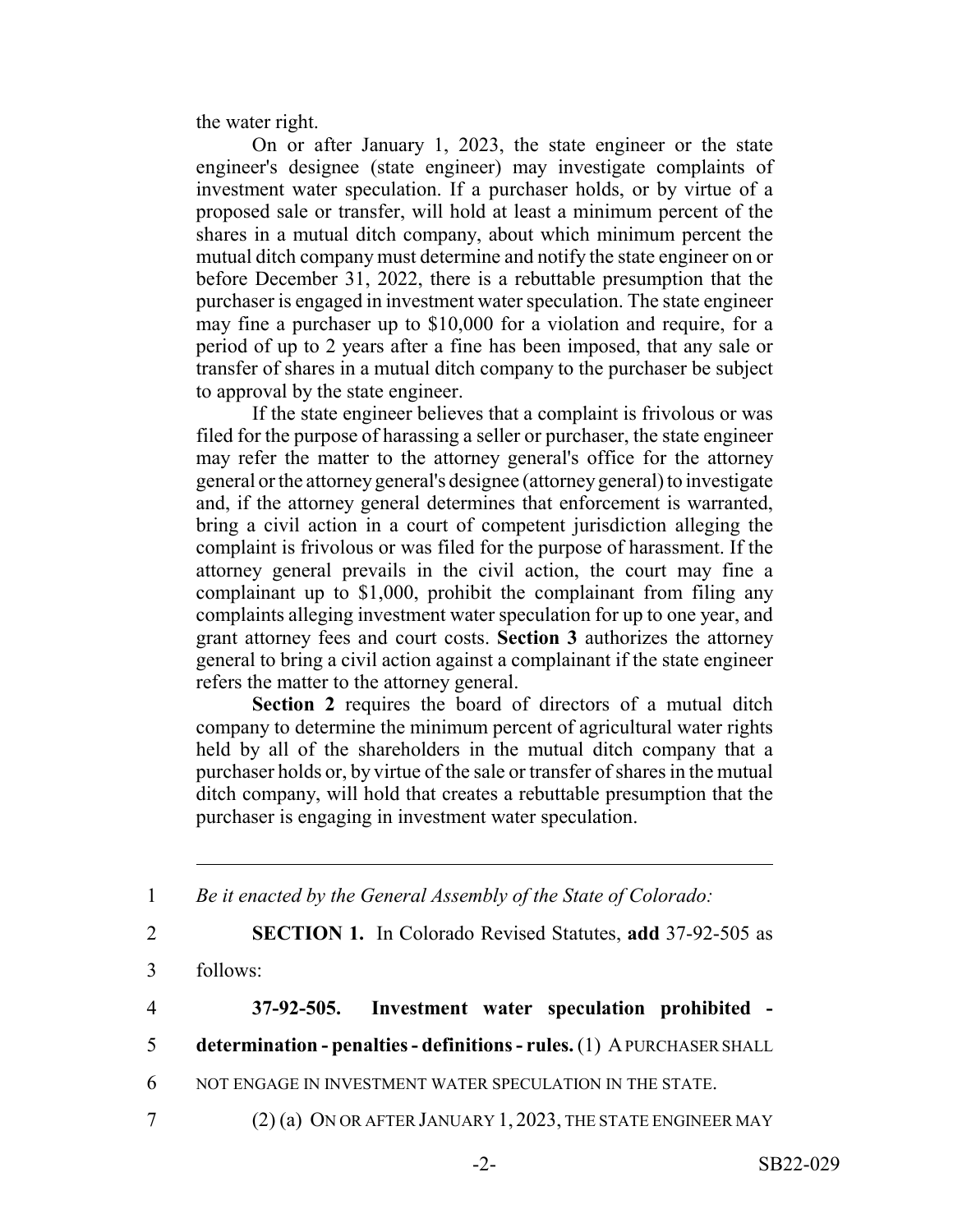INVESTIGATE ALLEGED VIOLATIONS OF THIS SECTION. IF THE STATE ENGINEER DECIDES TO INVESTIGATE A SALE OR TRANSFER OF AGRICULTURAL WATER RIGHTS THAT ARE REPRESENTED BY SHARES IN A MUTUAL DITCH COMPANY UNDER THIS SECTION, THE STATE ENGINEER SHALL NOTIFY THE PURCHASER AND, IF THE SALE OR TRANSFER IS NOT COMPLETE, THE SELLER OF THE AGRICULTURAL WATER RIGHTS OF THE INVESTIGATION. THE STATE ENGINEER MAY PROMULGATE RULES TO IMPLEMENT THIS SECTION.

 (b) (I) UPON A THIRD-PARTY COMPLAINT OR UPON THE STATE ENGINEER'S OWN MOTION, THE STATE ENGINEER MAY INVESTIGATE A PROPOSED OR COMPLETED SALE OR TRANSFER OF AGRICULTURAL WATER RIGHTS THAT ARE REPRESENTED BY SHARES IN A MUTUAL DITCH COMPANY TO DETERMINE IF THE PURCHASER IS ENGAGING IN INVESTMENT WATER SPECULATION. THE STATE ENGINEER SHALL MAKE A WRITTEN DETERMINATION AS TO WHETHER THE PURCHASER IS ENGAGING IN INVESTMENT WATER SPECULATION WITHIN THIRTY-FIVE DAYS AFTER THE COMPLAINT IS FILED OR WITHIN THIRTY-FIVE DAYS AFTER THE STATE ENGINEER, ON THE STATE ENGINEER'S OWN MOTION, DECIDES TO INVESTIGATE A SALE OR TRANSFER UNDER THIS SECTION AND SHALL SEND A COPY OF THE DETERMINATION TO THE COMPLAINANT AND THE PURCHASER. IF THE STATE ENGINEER FAILS TO MAKE A DETERMINATION WITHIN THIRTY-FIVE DAYS, THE COMPLAINT IS DEEMED DISMISSED 23 WITHOUT PREJUDICE.

**(II) THERE IS A REBUTTABLE PRESUMPTION THAT A PURCHASER IS**  ENGAGING IN INVESTMENT WATER SPECULATION IF THE PURCHASER HOLDS, OR BY VIRTUE OF THE SALE OR TRANSFER OF SHARES IN THE MUTUAL DITCH COMPANY AT ISSUE, WILL HOLD AT LEAST A MINIMUM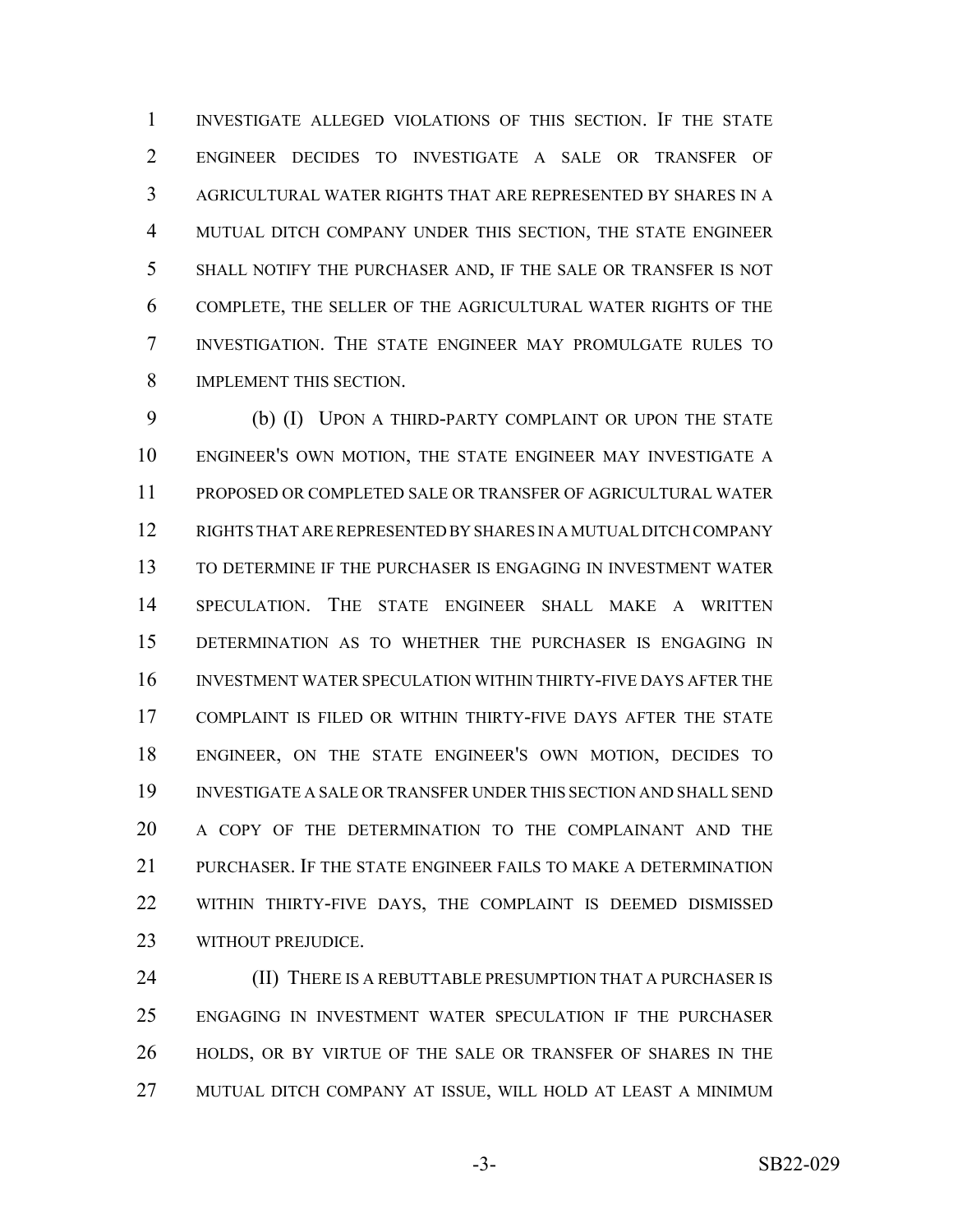PERCENT OF THE AGRICULTURAL WATER RIGHTS HELD BY ALL OF THE SHAREHOLDERS IN THE MUTUAL DITCH COMPANY, ABOUT WHICH MINIMUM PERCENT THE MUTUAL DITCH COMPANY SHALL DETERMINE AND NOTIFY THE STATE ENGINEER ON OR BEFORE DECEMBER 31,2022, IN ACCORDANCE WITH SECTION 7-42-119. A MUTUAL DITCH COMPANY MAY PERIODICALLY REVIEW AND UPDATE THE MINIMUM PERCENT DETERMINED PURSUANT TO SECTION 7-42-119 AND SHALL NOTIFY THE STATE ENGINEER OF ANY CHANGES TO THE MINIMUM PERCENT DETERMINED. THE PURCHASER MAY OVERCOME A PRESUMPTION OF ENGAGING IN INVESTMENT WATER SPECULATION BY PRESENTING EVIDENCE TO THE SATISFACTION OF THE STATE ENGINEER THAT THE PURCHASER ENGAGED IN OR IS ENGAGING IN A BONA FIDE PURCHASE OF THE WATER RIGHTS AT ISSUE FOR THE PURCHASER'S OWN BENEFICIAL USE OF THE WATER SUBJECT TO THE WATER RIGHTS.

 (III) IN INVESTIGATING AN ALLEGATION OF INVESTMENT WATER SPECULATION, THE STATE ENGINEER MAY SEEK TO INSPECT ANY DOCUMENT, INCLUDING AN ELECTRONIC DOCUMENT, THAT THE STATE ENGINEER BELIEVES IS RELEVANT TO A DETERMINATION AS TO WHETHER A SALE OR TRANSFER OF AGRICULTURAL WATER RIGHTS IS INVESTMENT WATER SPECULATION. THE STATE ENGINEER SHALL SAFEGUARD ANY TRADE SECRETS, PRIVILEGED INFORMATION, AND CONFIDENTIAL COMMERCIAL OR FINANCIAL INFORMATION VIEWED OR RECEIVED IN RESPONSE TO A REQUEST TO INSPECT A DOCUMENT, AND THE STATE ENGINEER SHALL NOT ALLOW A THIRD PARTY TO INSPECT ANY SUCH DOCUMENT PURSUANT TO PART 2 OF ARTICLE 72 OF TITLE 24.

26 (3) IF THE STATE ENGINEER BELIEVES THAT A COMPLAINT FILED PURSUANT TO THIS SECTION IS FRIVOLOUS OR HAS BEEN FILED FOR THE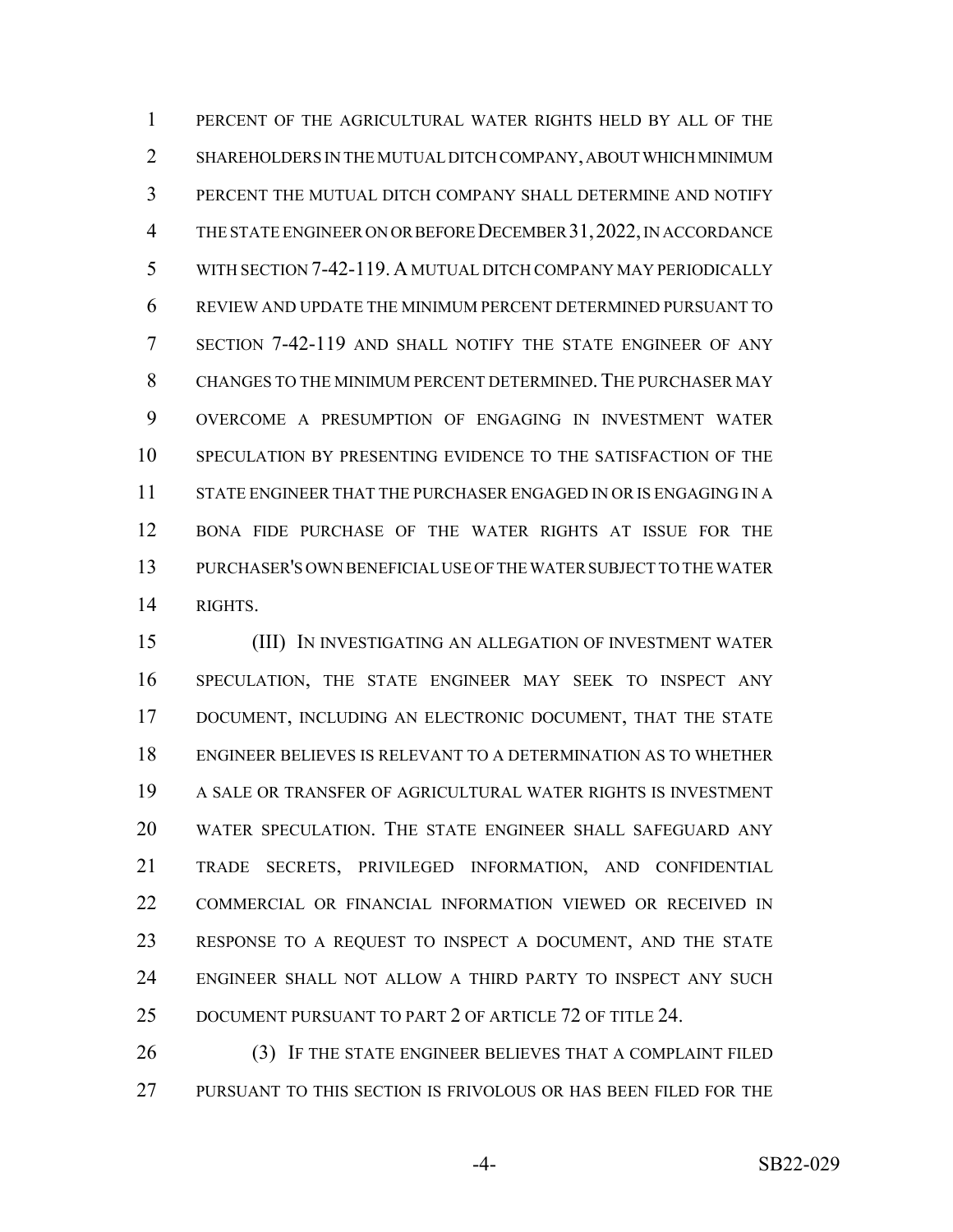PURPOSE OF HARASSING A SELLER OR PURCHASER, THE STATE ENGINEER 2 MAY REFER THE MATTER TO THE ATTORNEY GENERAL'S OFFICE FOR THE ATTORNEY GENERAL OR THE ATTORNEY GENERAL'S DESIGNEE TO INVESTIGATE. IF THE ATTORNEY GENERAL OR THE ATTORNEY GENERAL'S DESIGNEE DETERMINES THAT ENFORCEMENT IS WARRANTED, THE ATTORNEY GENERAL OR THE ATTORNEY GENERAL'S DESIGNEE MAY BRING A CIVIL ACTION IN A COURT OF COMPETENT JURISDICTION ALLEGING THE COMPLAINT IS FRIVOLOUS OR WAS FILED FOR THE PURPOSE OF HARASSING A SELLER OR PURCHASER. IF THE ATTORNEY GENERAL PREVAILS IN THE CIVIL ACTION, THE COURT MAY IMPOSE A FINE AGAINST THE COMPLAINANT 11 IN AN AMOUNT NOT TO EXCEED ONE THOUSAND DOLLARS, MAY PROHIBIT THE COMPLAINANT FROM FILING ANY COMPLAINTS UNDER THIS SECTION 13 FOR A PERIOD NOT TO EXCEED ONE YEAR, AND MAY AWARD ATTORNEY 14 FEES AND COURT COSTS.

 (4) (a) IF, AFTER INVESTIGATION, THE STATE ENGINEER DETERMINES THAT A SALE OR TRANSFER OF AGRICULTURAL WATER RIGHTS THAT ARE REPRESENTED BY SHARES IN A MUTUAL DITCH COMPANY IS INVESTMENT WATER SPECULATION, THE STATE ENGINEER MAY IMPOSE A FINE AGAINST THE PURCHASER IN AN AMOUNT NOT TO EXCEED TEN THOUSAND DOLLARS.ADDITIONALLY, THE STATE ENGINEER MAY REQUIRE THAT, FOR A PERIOD UP TO TWO YEARS AFTER THE FINE IS IMPOSED, ANY SALE OR TRANSFER OF SHARES IN A MUTUAL DITCH COMPANY TO THE 23 PURCHASER BE SUBJECT TO APPROVAL BY THE STATE ENGINEER.

 (b) A PURCHASER MAY BE FINED ONLY ONCE FOR A SINGLE PROPOSED OR COMPLETED SALE OR TRANSFER OF AN AGRICULTURAL WATER RIGHT, REGARDLESS HOW MANY COMPLAINTS HAVE BEEN FILED IN RELATION TO THE PROPOSED OR COMPLETED SALE OR TRANSFER OF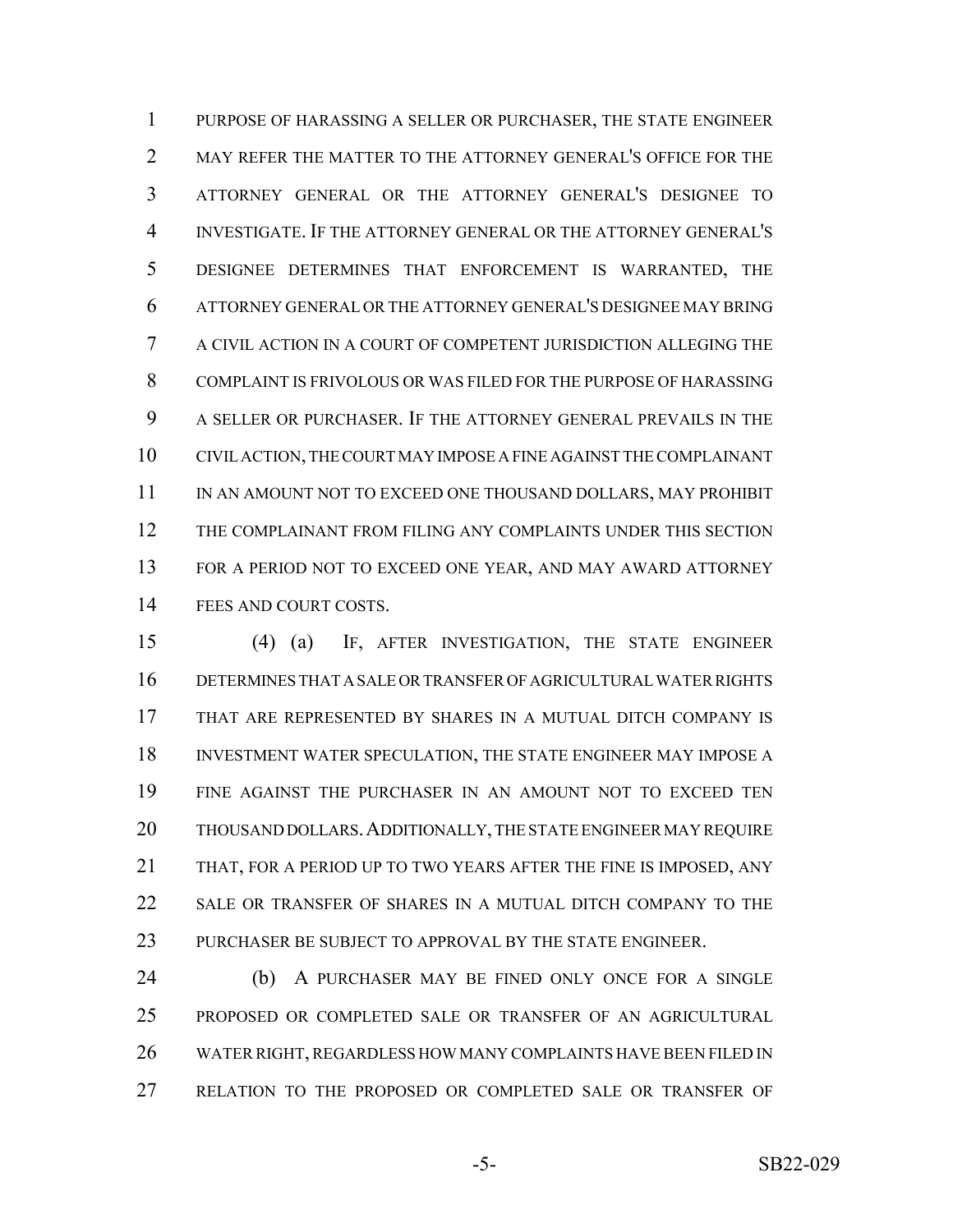AGRICULTURAL WATER RIGHTS.

 (5) THE STATE ENGINEER SHALL TRANSMIT ANY FINES IMPOSED AND COLLECTED PURSUANT TO THIS SECTION TO THE STATE TREASURER, WHO SHALL CREDIT THE MONEY TO THE COLORADO WATER CONSERVATION BOARD CONSTRUCTION FUND CREATED IN SECTION 6 37-60-121 (1)(a).

 (6) AS USED IN THIS SECTION, UNLESS THE CONTEXT OTHERWISE REQUIRES:

 (a) (I) "INVESTMENT WATER SPECULATION" MEANS THE PURCHASE OF AGRICULTURAL WATER RIGHTS THAT ARE REPRESENTED BY SHARES IN 11 A MUTUAL DITCH COMPANY IN THE STATE WITH THE INTENT, AT THE TIME OF PURCHASE, TO PROFIT FROM AN INCREASE IN THE WATER'S VALUE IN A SUBSEQUENT TRANSACTION, SUCH AS A SALE OR LEASE OF THE WATER, OR BY RECEIVING PAYMENT FROM ANOTHER PERSON FOR NONUSE OF ALL OR A PORTION OF THE WATER SUBJECT TO THE WATER RIGHT; EXCEPT THAT PAYMENT FOR NONUSE OF A WATER RIGHT IS NOT INVESTMENT WATER 17 SPECULATION IF IT IS DONE AS PART OF:

 (A) A STATE OR LOCAL GOVERNMENT'S, MUNICIPAL WATER PROVIDER'S, WATER CONSERVANCY DISTRICT'S, WATER CONSERVATION DISTRICT'S, OR NONPROFIT ORGANIZATION'S ESTABLISHED WATER CONSERVATION PROGRAM; OR

**(B)** THE COLORADO WATER CONSERVATION BOARD'S INSTREAM FLOW PROGRAM.

**(II)** "INVESTMENT WATER SPECULATION" DOES NOT INCLUDE PURCHASES OF AGRICULTURAL WATER RIGHTS THAT ARE REPRESENTED BY SHARES IN A MUTUAL DITCH COMPANY BY THE FOLLOWING PURCHASERS: (A) A MUNICIPALITY OR OTHER WATER PROVIDER THAT PROVIDES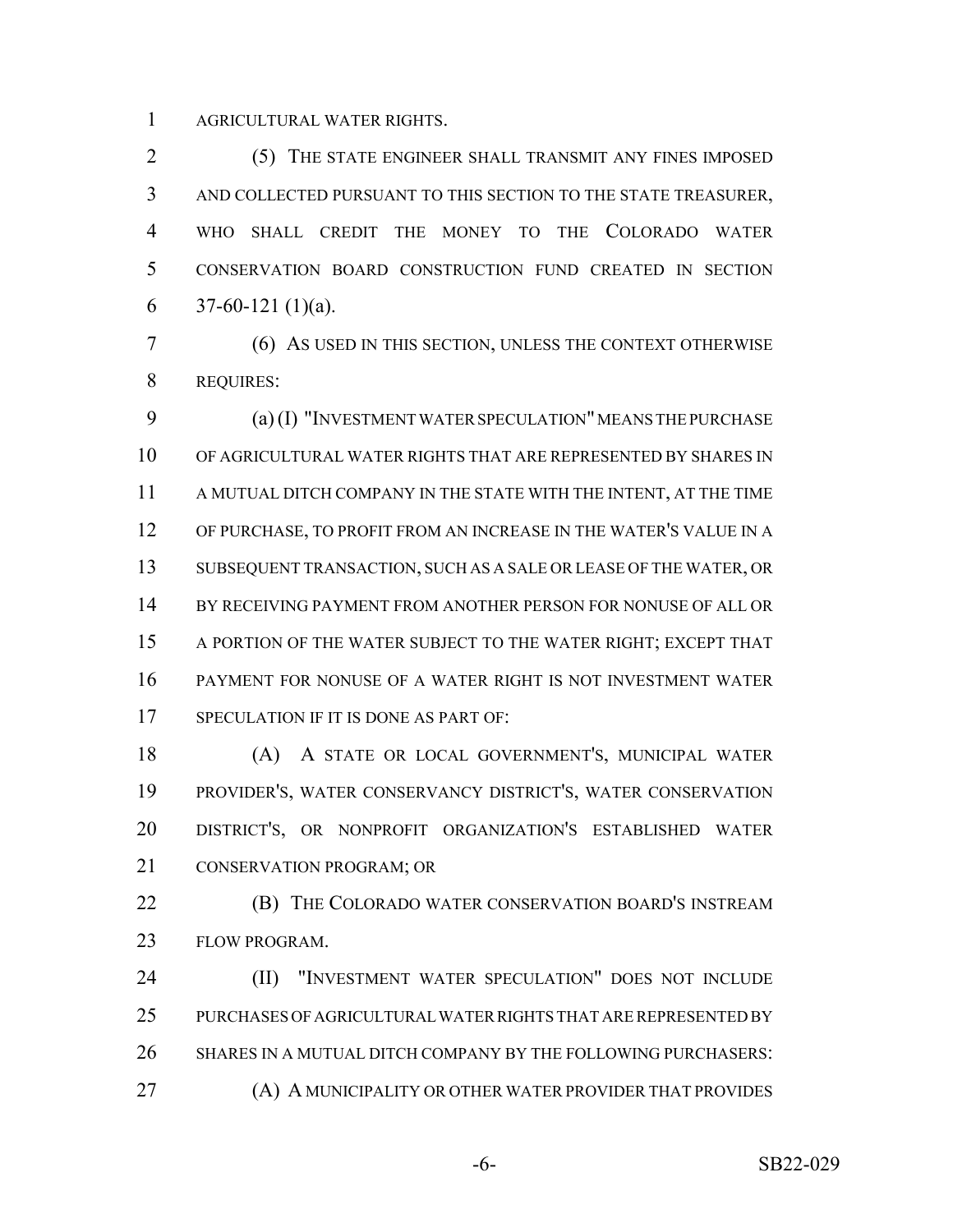DRINKING WATER TO CUSTOMERS LOCATED WITHIN ITS SERVICE AREA;

 (B) A WATER CONSERVANCY DISTRICT OR WATER CONSERVATION DISTRICT;

 (C) THE COLORADO WATER CONSERVATION BOARD OR ANY OTHER STATE ENTITY; OR

 (D) A GOVERNMENTAL OR QUASI-GOVERNMENTAL AGENCY OR NONPROFIT ORGANIZATION THAT PURCHASES AGRICULTURAL WATER RIGHTS THAT ARE REPRESENTED BY SHARES IN A MUTUAL DITCH COMPANY PRIMARILY FOR A PUBLIC PURPOSE, SUCH AS CONSERVATION OR COMPACT COMPLIANCE.

(b) "PURCHASER" MEANS:

 (I) A PERSON THAT HAS PURCHASED OR THAT IS IN THE PROCESS OF NEGOTIATING THE PURCHASE OF AGRICULTURAL WATER RIGHTS THAT ARE REPRESENTED BY SHARES IN A MUTUAL DITCH COMPANY IN THE STATE; OR (II) A PERSON FOR WHOM ANOTHER ACTS AS AGENT IN NEGOTIATING THE PURCHASE OF AGRICULTURAL WATER RIGHTS THAT ARE REPRESENTED BY SHARES IN A MUTUAL DITCH COMPANY IN THE STATE. (c) "STATE ENGINEER" MEANS THE STATE ENGINEER OR THE STATE ENGINEER'S DESIGNEE.

 **SECTION 2.** In Colorado Revised Statutes, **add** 7-42-119 as follows:

 **7-42-119. Investment water speculation - ditch company determination of amount that creates a rebuttable presumption - definitions.** (1) TO ASSIST THE STATE ENGINEER IN EXERCISING THE STATE ENGINEER'S AUTHORITY TO INVESTIGATE AND ENFORCE AGAINST INVESTMENT WATER SPECULATION PURSUANT TO SECTION 37-92-505, ON OR BEFORE DECEMBER 31, 2022, THE BOARD OF DIRECTORS OF A MUTUAL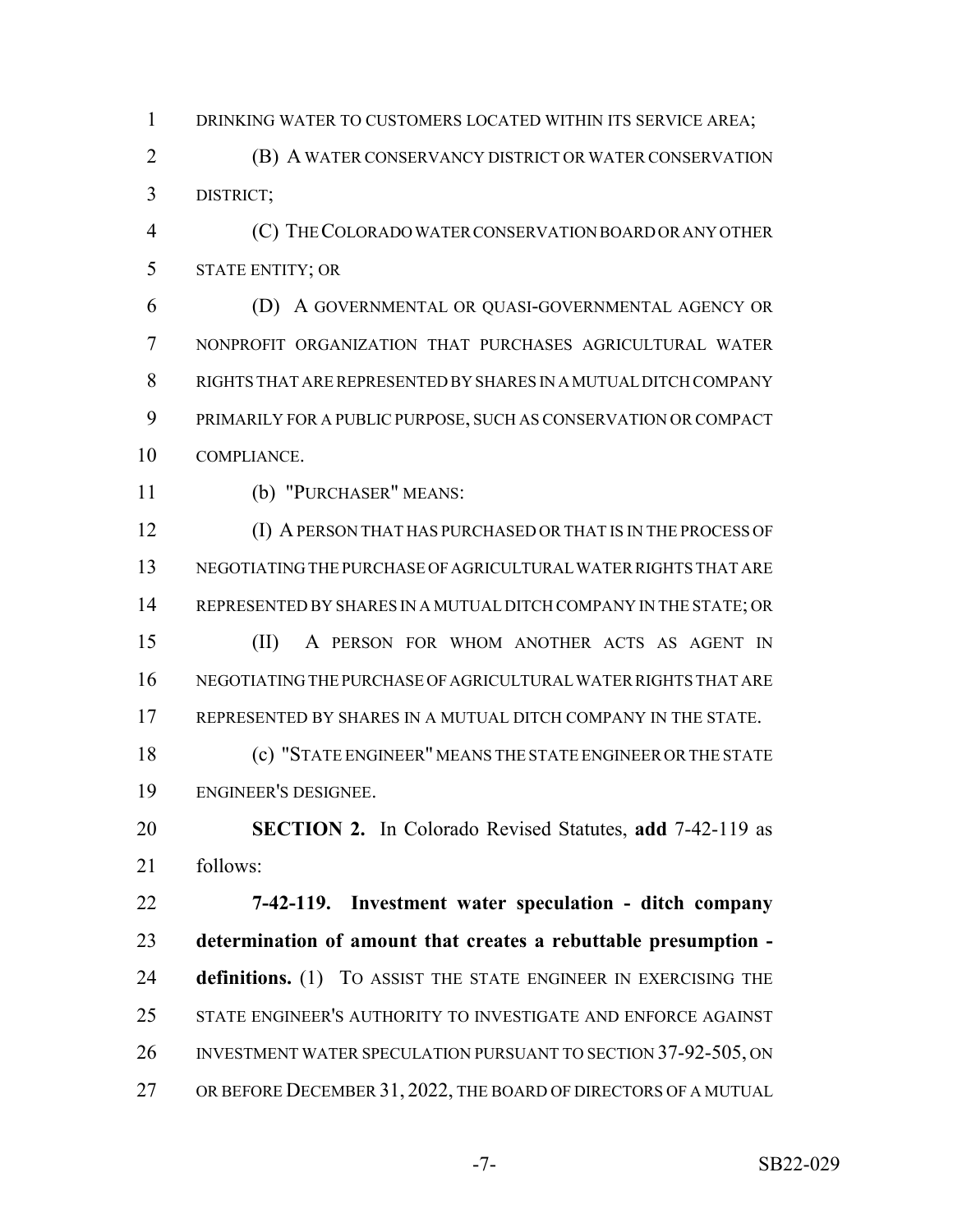DITCH COMPANY SHALL DETERMINE THE MINIMUM PERCENT OF AGRICULTURAL WATER RIGHTS HELD BY ALL OF THE SHAREHOLDERS IN THE MUTUAL DITCH COMPANY THAT A PURCHASER HOLDS OR, BY VIRTUE OF THE SALE OR TRANSFER OF SHARES IN THE MUTUAL DITCH COMPANY, WILL HOLD THAT CREATES A REBUTTABLE PRESUMPTION THAT THE PURCHASER IS ENGAGING IN INVESTMENT WATER SPECULATION.

 (2) THE BOARD OF DIRECTORS SHALL NOTIFY THE STATE ENGINEER OF THE MINIMUM PERCENT DETERMINED PURSUANT TO SUBSECTION (1) OF THIS SECTION AND OF ANY SUBSEQUENT CHANGES TO THE MINIMUM PERCENT THAT THE BOARD OF DIRECTORS MAY DETERMINE.

 (3) A MUTUAL DITCH COMPANY MAY PERIODICALLY REVIEW AND UPDATE THE MINIMUM PERCENT DETERMINED AND SHALL NOTIFY THE STATE ENGINEER OF ANY CHANGES TO THE MINIMUM PERCENT DETERMINED.

 (4) AS USED IN THIS SECTION, UNLESS THE CONTEXT OTHERWISE REQUIRES:

 (a) "INVESTMENT WATER SPECULATION" HAS THE MEANING SET FORTH IN SECTION 37-92-505 (6)(a).

 (b) "PURCHASER" HAS THE MEANING SET FORTH IN SECTION 37-92-505 (6)(b).

 (c) "STATE ENGINEER" MEANS THE STATE ENGINEER APPOINTED PURSUANT TO SECTION 37-80-101 OR THE STATE ENGINEER'S DESIGNEE.

 **SECTION 3.** In Colorado Revised Statutes, 24-31-101, **add** (5) as follows:

 **24-31-101. Powers and duties of attorney general.** (5) THE ATTORNEY GENERAL MAY BRING A CIVIL ACTION PURSUANT TO SECTION 37-92-505 (3) IF THE STATE ENGINEER REFERS THE MATTER TO THE